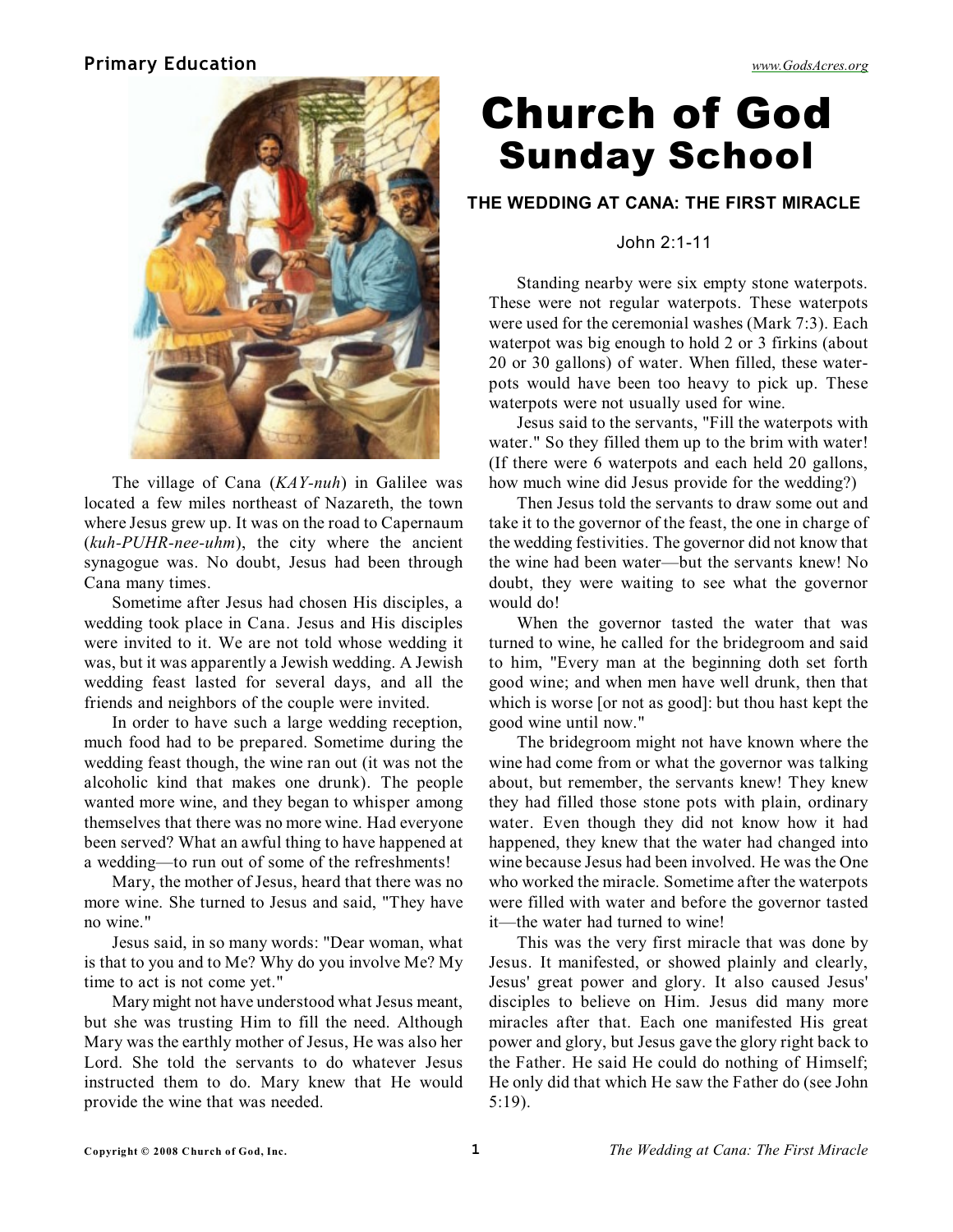$\ddotsc$ 

## **MEMORY VERSE:**

~~~~~~~~~~~~~~~~~~~

*"For great is the LORD, and greatly to be praised: he also is to be feared above all gods." —1 Chronicles 16:25*



**"Thou hast kept the good wine until now."**

# **Fill in the Blanks**

|                                                                                                                                                                                                                                                                                                                                                                                                            |      | , the mother of Jesus, told Jesus, "They have no wine." |           |  |
|------------------------------------------------------------------------------------------------------------------------------------------------------------------------------------------------------------------------------------------------------------------------------------------------------------------------------------------------------------------------------------------------------------|------|---------------------------------------------------------|-----------|--|
|                                                                                                                                                                                                                                                                                                                                                                                                            |      |                                                         | with      |  |
|                                                                                                                                                                                                                                                                                                                                                                                                            |      |                                                         |           |  |
| kept the good wine until $\frac{1}{\sqrt{1-\frac{1}{\sqrt{1-\frac{1}{\sqrt{1-\frac{1}{\sqrt{1-\frac{1}{\sqrt{1-\frac{1}{\sqrt{1-\frac{1}{\sqrt{1-\frac{1}{\sqrt{1-\frac{1}{\sqrt{1-\frac{1}{\sqrt{1-\frac{1}{\sqrt{1-\frac{1}{\sqrt{1-\frac{1}{\sqrt{1-\frac{1}{\sqrt{1-\frac{1}{\sqrt{1-\frac{1}{\sqrt{1-\frac{1}{\sqrt{1-\frac{1}{\sqrt{1-\frac{1}{\sqrt{1-\frac{1}{\sqrt{1-\frac{1}{\sqrt{1-\frac{1}{\$ |      |                                                         |           |  |
| This was Jesus' first the contract of the state of the state of the state of the state of the state of the state of the state of the state of the state of the state of the state of the state of the state of the state of th                                                                                                                                                                             |      |                                                         |           |  |
| $\frac{1}{2}$ to $\frac{1}{2}$ . The set of $\frac{1}{2}$ is the set of $\frac{1}{2}$ is the set of $\frac{1}{2}$ is the set of $\frac{1}{2}$ is the set of $\frac{1}{2}$ is the set of $\frac{1}{2}$ is the set of $\frac{1}{2}$ is the set of $\frac{1}{2}$ is the                                                                                                                                       |      |                                                         |           |  |
|                                                                                                                                                                                                                                                                                                                                                                                                            |      |                                                         |           |  |
| wine                                                                                                                                                                                                                                                                                                                                                                                                       | Mary | God                                                     | miracle   |  |
| wedding                                                                                                                                                                                                                                                                                                                                                                                                    | now  | governor                                                | waterpots |  |